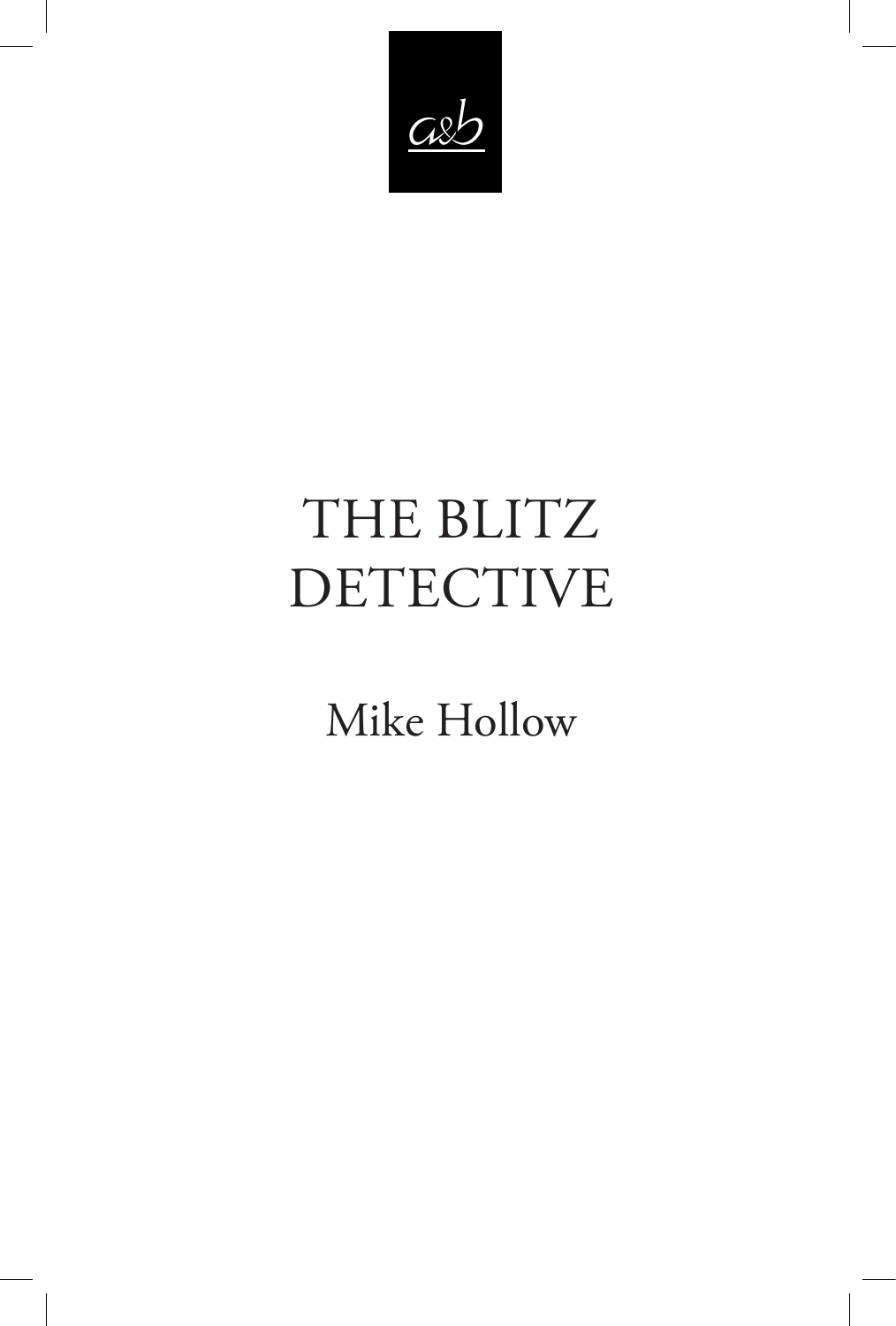Allison & Busby Limited 11 Wardour Mews London W1F 8AN *allisonandbusby.com*

First published in 2015 by Lion Hudson as *Direct Hit*. This edition published by Allison & Busby in 2020.

Copyright © 2015 by MIKE HOLLOW

The moral right of the author is hereby asserted in accordance with the Copyright, Designs and Patents Act 1988.

> *All characters and events in this publication, other than those clearly in the public domain, are fictitious and any resemblance to actual persons, living or dead, is purely coincidental.*

All rights reserved. No part of this publication may be reproduced, stored in a retrieval system, or transmitted, in any form or by any means without the prior written permission of the publisher, nor be otherwise circulated in any form of binding or cover other than that in which it is published and without a similar condition being imposed on the subsequent buyer.

A CIP catalogue record for this book is available from the British Library.

10 9 8 7 6 5 4 3 2 1

ISBN 978-0-7490-2672-1

Typeset in 11/16 pt Sabon LT Pro by Allison & Busby Ltd.

The paper used for this Allison & Busby publication has been produced from trees that have been legally sourced from well-managed and credibly certified forests.

> Printed and bound by CPI Group (UK) Ltd, Croydon, CR0 4YY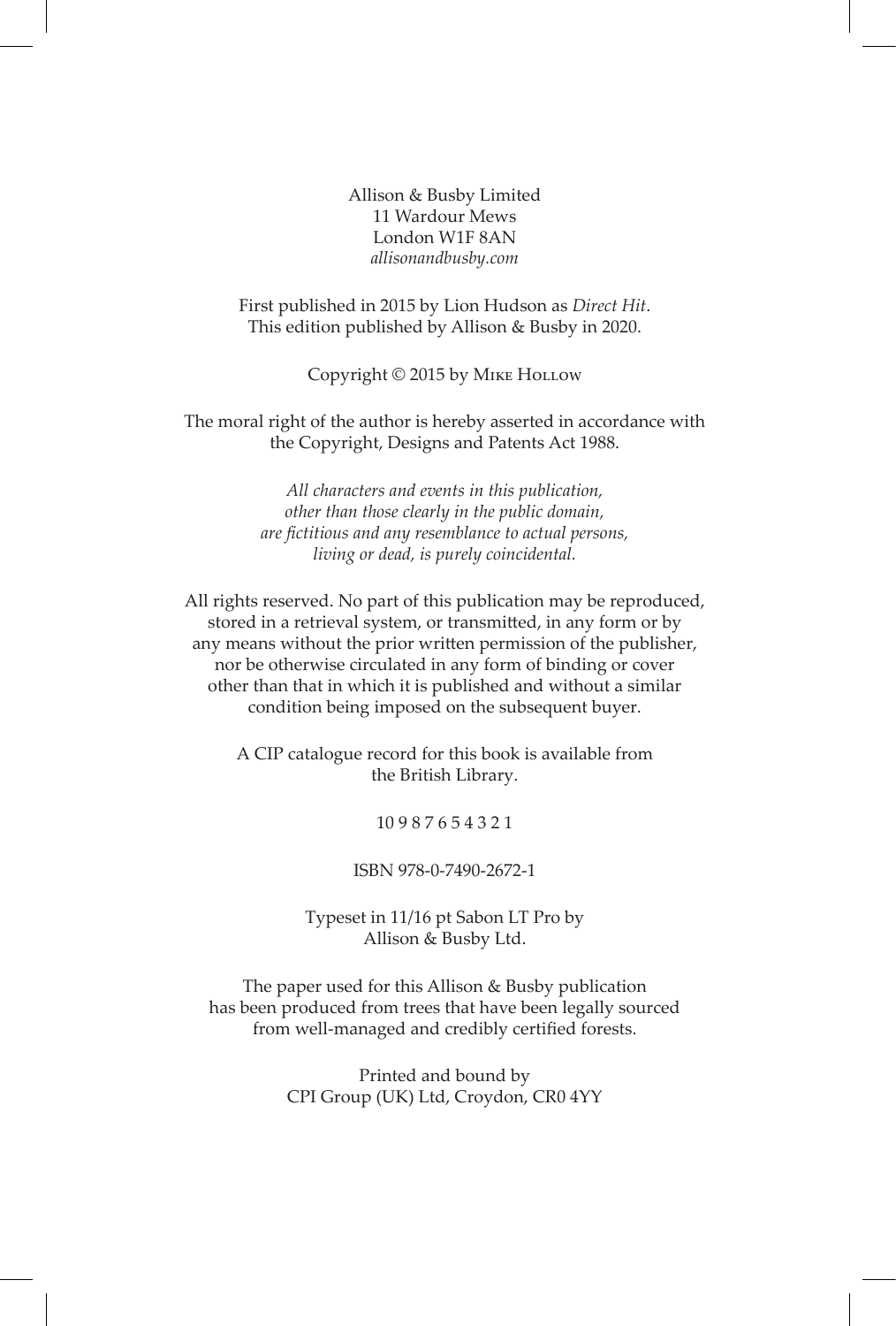## PROLOGUE

He was alone, and there was no one to help him. Trapped in the silent space between two rows of graves, he heard every rasp of the madman's breath. The reek of stale beer soured the air between them as the dark figure grabbed his lapels and pulled him close. The attacker's face was vicious, and the cap yanked down onto his forehead was shabby. No witness could have identified him, even if there had been one in this gloomy wilderness of the dead. But Hodgson knew him well enough, and wished they had never met.

It was absurd. There were houses just a hundred yards away. He could trace the outline of their roofs and chimneys against the night sky to his right. But in the depths of the blackout, with not a light showing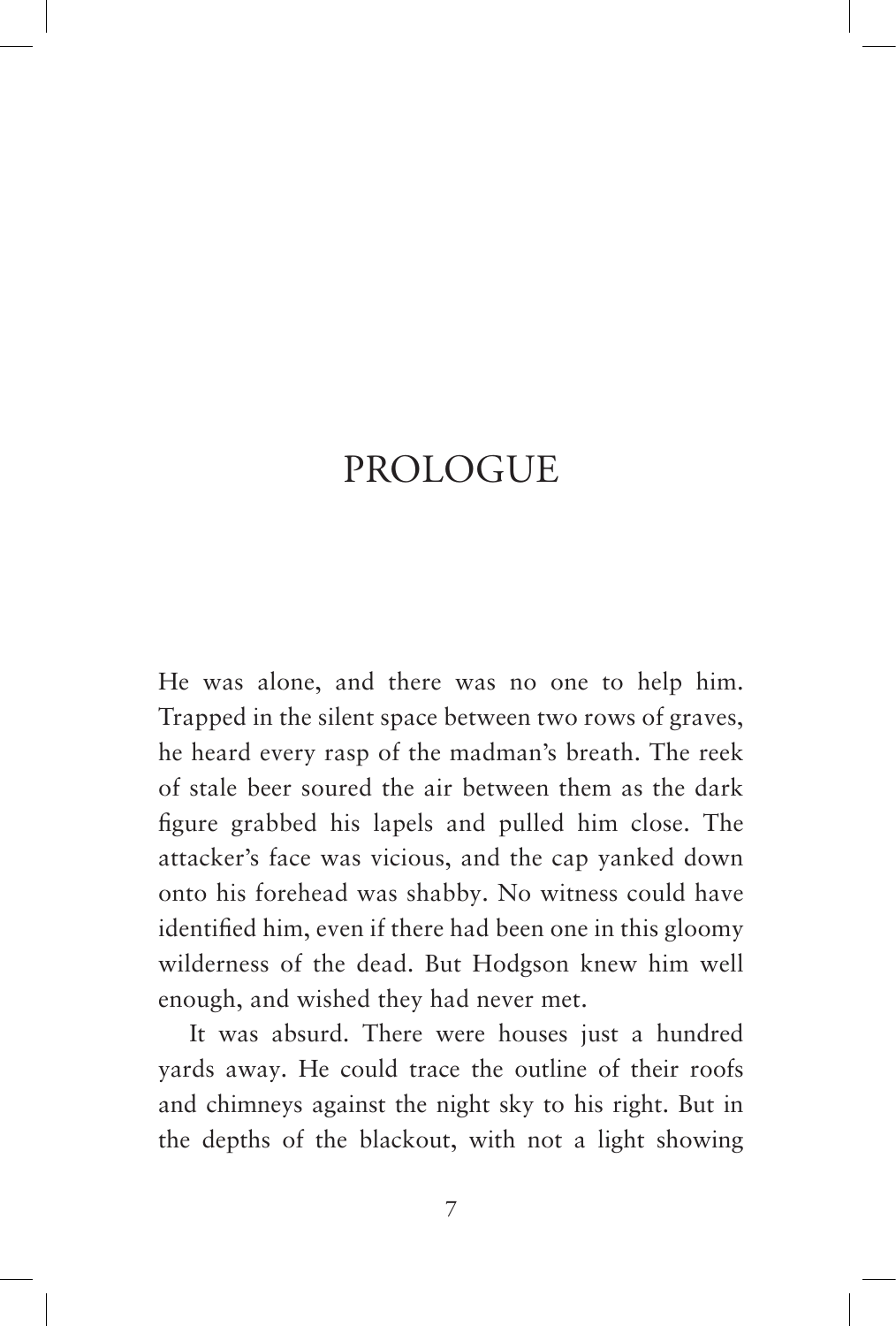anywhere, he might as well be on the moon. The only people out at this time of night would be the ARP wardens and the police, and he could hear no sound of them. They would have plenty of things to attend to.

He knew he was trembling but could not stop it. He was out of his depth, overwhelmed by a familiar surge of panic. His father used to say dogs and horses could smell fear, so maybe people did too. He remembered the two women who'd stopped him on Stratford High Street in the autumn of 1916 and given him a white feather. Perhaps they could smell cowardice on him. He could have made an excuse: he'd been officially ruled unfit for military service in the Great War because of his short-sightedness. But no, he just took the feather without complaint and went on his way. He knew they were right: he was a coward through and through.

Now he heard himself babbling some futile nonsense about reporting this to the police. The man released his hold on one lapel, but only to slap him in the face. The sting bit deep into Hodgson's cheek, and his glasses rammed painfully into the bridge of his nose. He wanted to cry. *It's just like the way gangsters slap hysterical women in the pictures*, he thought. *He knows that's all it takes with someone like me*.

'Not so high and mighty now, are we, Mr Hodgson?' his tormentor snarled. 'I think it's time you started putting a bit more effort into our little arrangement. Don't you?'

He flung Hodgson back against a gravestone. Its edge cracked into his spine and he slumped to the ground.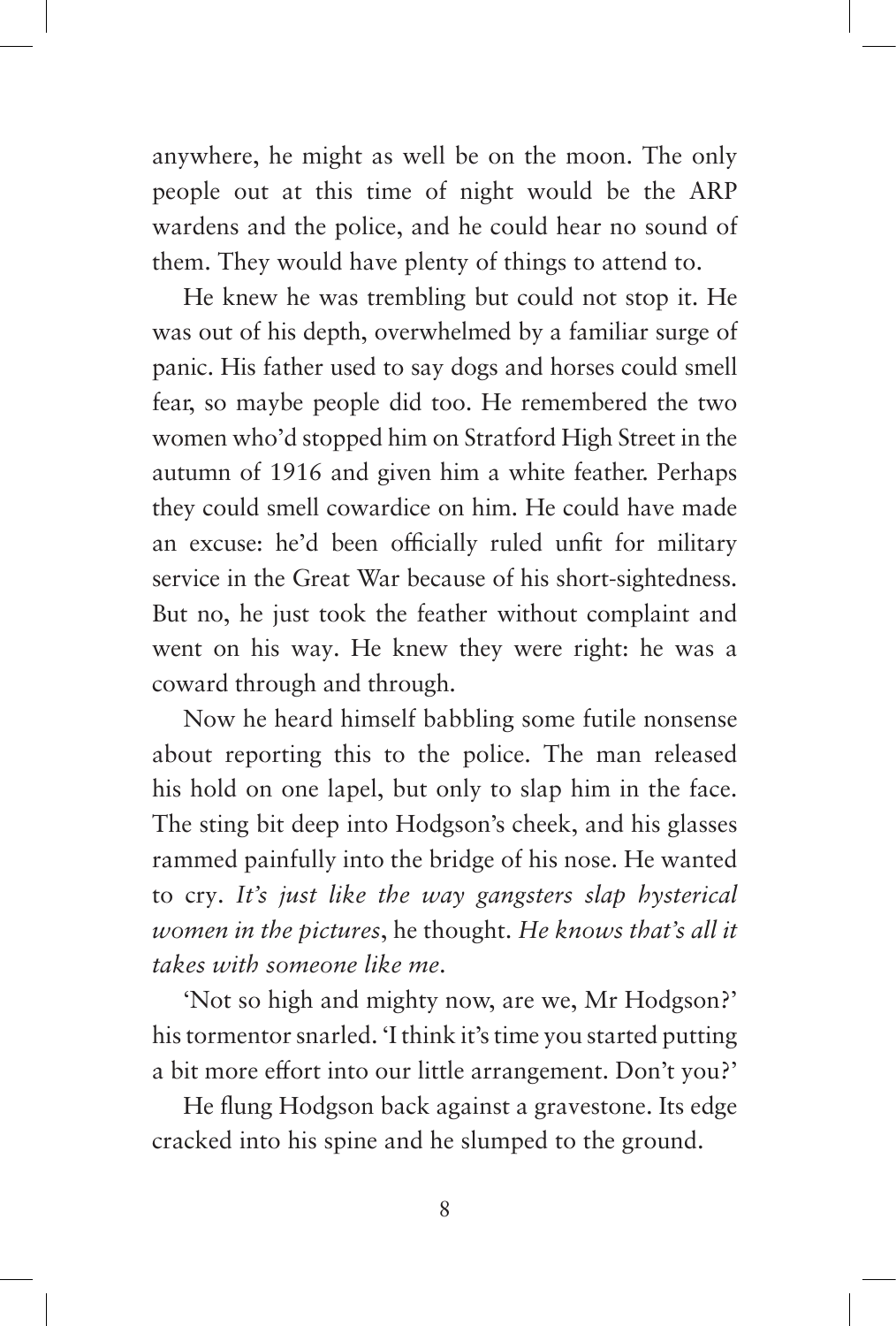Humiliation. Again. All through his life. His wife might like to think he had some status because he worked for the Ministry of Labour and National Service, but he knew his post was shamingly junior for a man with twenty-four years' service. After all this time he still wondered if she knew what kind of man she had married. But *he* knew, only too well. He saw himself, eleven years old, and the gang that set about him on his way home from school, older boys looking for fun in their last term at Water Lane. His West Ham Grammar School uniform made him an easy target. When they snatched his cap and tossed it onto the roof of the nearest house, he understood for the first time in his life that he was a victim. They were just a bunch of fourteen-year-old boys, but he was outnumbered and powerless. Now he was outnumbered by one man.

'I will, I will,' he said. 'It's just difficult. You don't understand.'

'Oh, I understand all right,' said the man, hauling him back onto his feet.

Hodgson pushed his glasses back up his nose to straighten them. Now he could see the scar that ran three inches down the side of his assailant's face, just in front of his ear. The man didn't look old enough for it to be a wound from the last war, and not young enough to have been involved in the current one. He tried not to think how he might have got it.

'You just look here, Mr Hodgson. You're a nice man, so I'm going to give you one more chance.'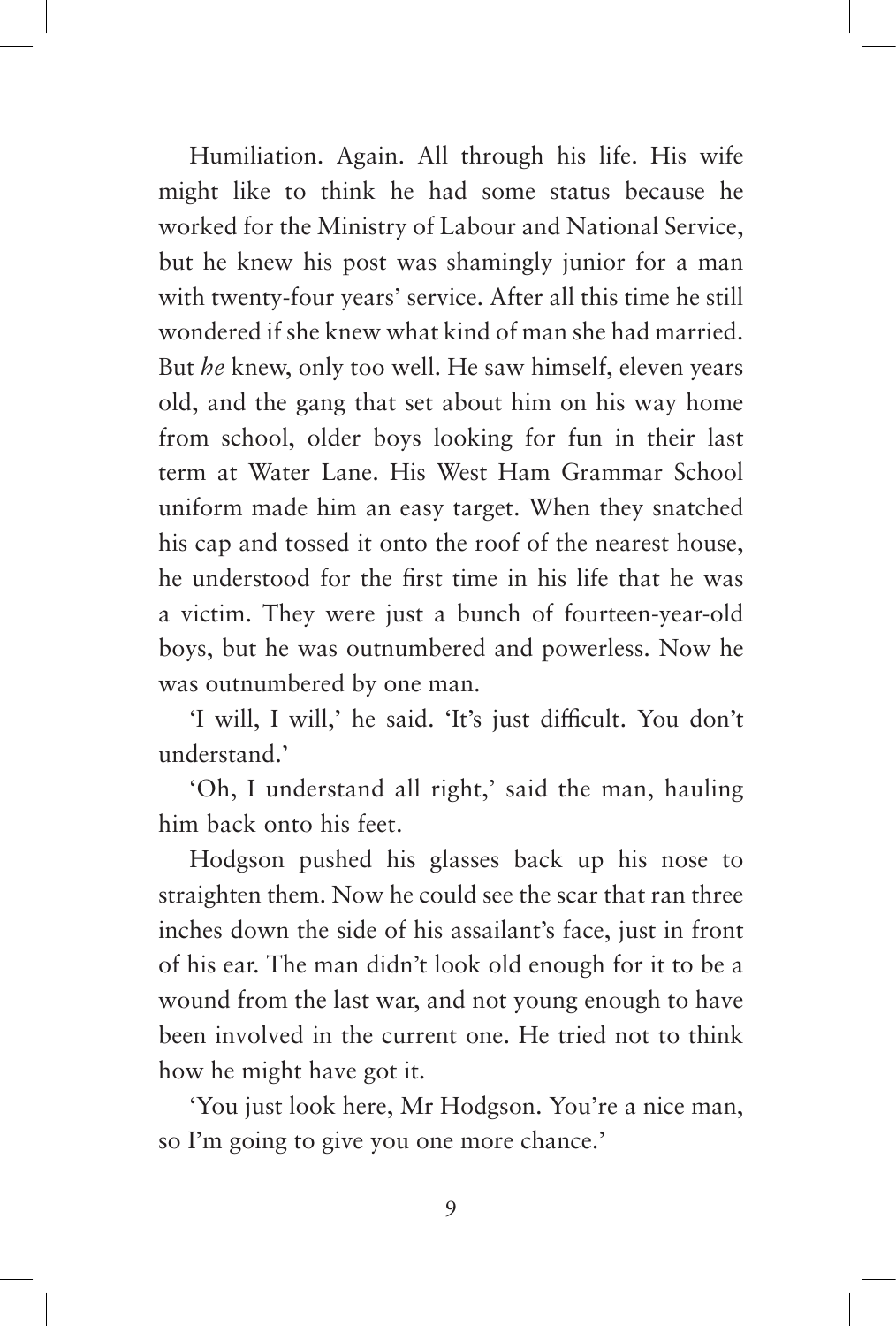The sneer in his voice made his meaning clear. He pulled a crumpled piece of paper from his trouser pocket and stuffed it into the inside pocket of Hodgson's jacket, then patted him on the chest in mock reassurance.

'Right, Mr Hodgson, you just fix it for this little lot, and there's a pound in it for you for each one. Mind you do it right, though. If you don't, I'll shop you, or worse. Now you won't forget, will you?'

Hodgson hurried to give his assurance, relieved that the ordeal was over. Before the words were out of his mouth, he felt the first blow to his stomach, then a second full in his face, a third to the side of his head and another to his stomach. After that he lost count.

He became aware of a boot nudging his left leg.

'Been celebrating, have we, sir?'

He didn't know where he was or what time it was. His eyes stung as he strained them open. Two figures stood above him, silhouetted against the lightening sky. He couldn't see their faces, and took them at first for soldiers, or perhaps a Home Guard patrol, from the outline of their headgear. One of the men squatted down beside him, and now through a blur Hodgson could make out the word 'Police' stencilled in white on the front of his steel helmet.

'I think you'd better come along with us so we can get you tidied up before your missus sees you,' said the policeman.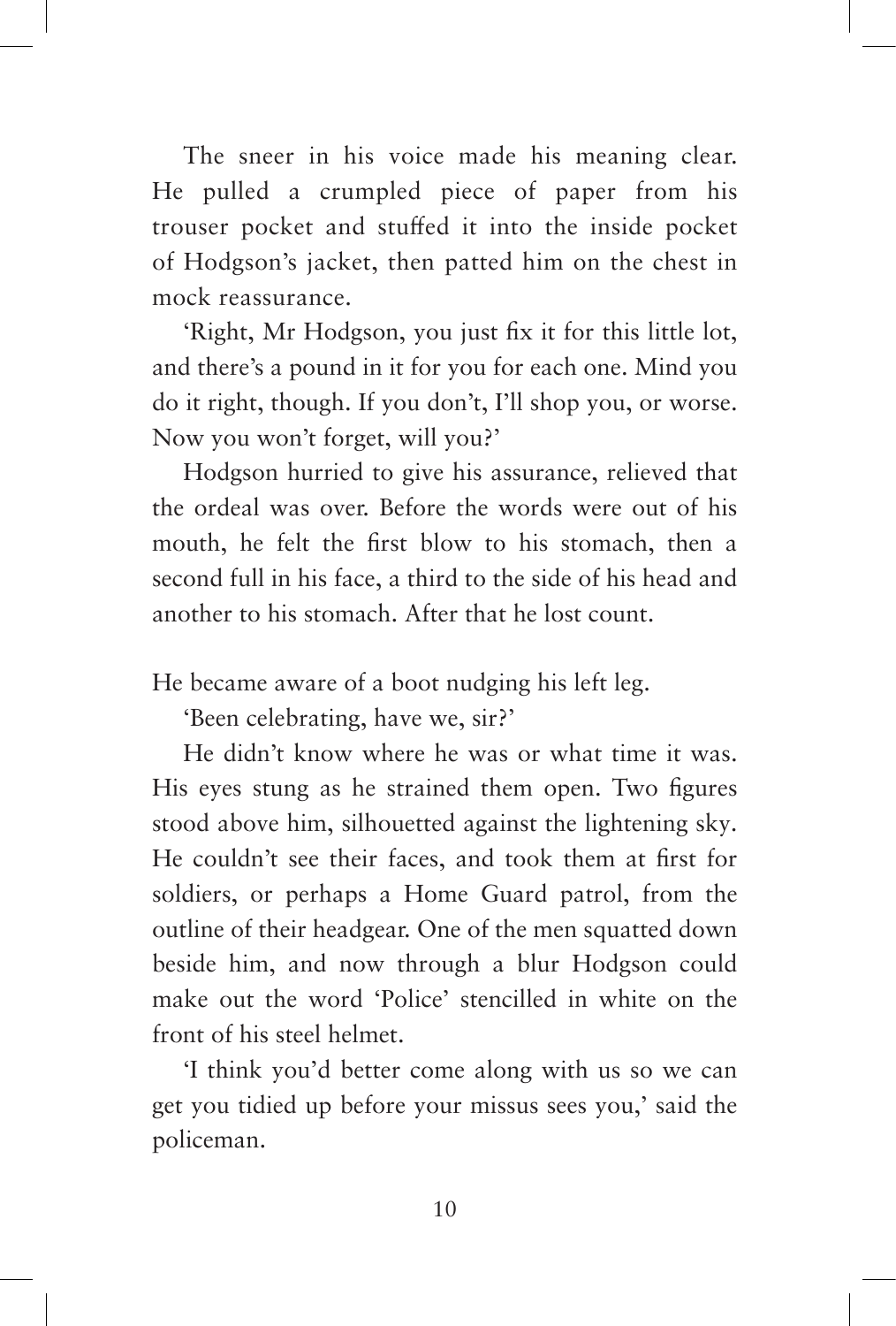Hodgson closed his eyes. He felt their grip on his arms, one either side, as they got him standing.

Every part of his body ached. He struggled to focus his mind and glanced down at his cheap black suit, crumpled and filthy. How was he going to persuade them he was a respectable civil servant when he must look like a common midnight brawler? Even worse, how was he going to explain all this to Ann?

He had to think of something. He had to find some way to stop that maniac destroying his life.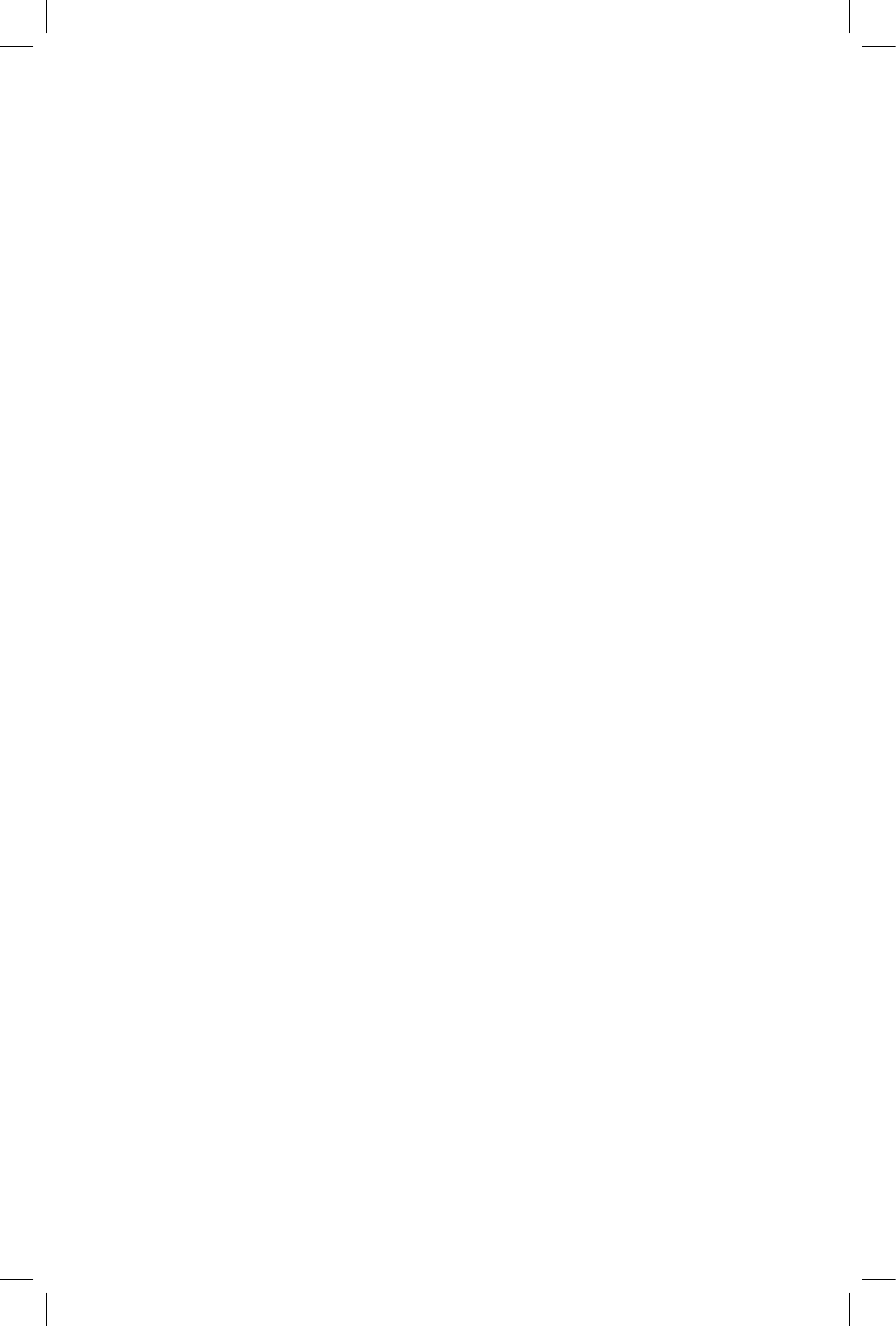## CHAPTER ONE

There were times when Jago wished he wasn't a policeman. Right now he'd like to go out, cross the street and rip the thing off the wall. It had been stuck up there for so long, he reckoned most people probably ignored it, but it still made him feel angry. Everything about it was pompous and patronising, he thought, like the government that had put it there.

He tried not to think about it. That wasn't why he'd come here. Apart from the view across West Ham Lane to that confounded poster, Rita's cafe was an oasis, a sanctuary of friendly welcome and good home cooking. Today, like time without number in the past, he'd come here for respite from the job, from crime, from the world.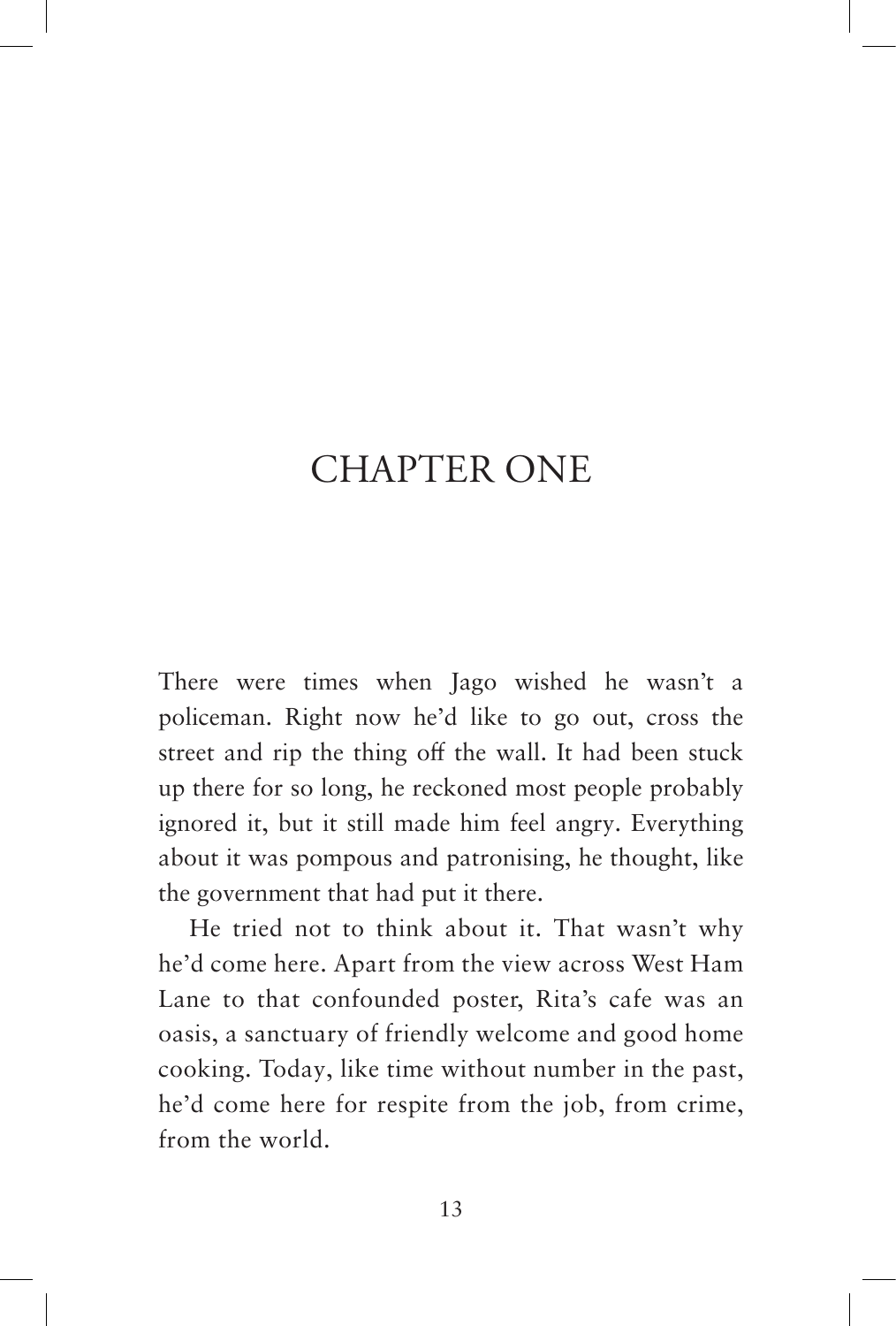He saw Rita approaching, cloth in hand and pencil behind her ear as usual. She wore her years well, he thought. A woman of a certain age, as the French put it – in other words fortyish, like himself, but already widowed for twenty-two years and with a daughter of twenty-three. In her floral-patterned apron and with her headscarf tied in a turban, she treated her customers as though they'd just popped round to her house for a cup of tea in the kitchen.

'Afternoon, Mr Jago,' she said. 'Enjoying the view?'

'No,' he said. 'Can't you get the council to take that poster down? It annoys me.'

She peered out of the window. The brown paper tape that criss-crossed the glass had been up for a year now and was beginning to peel away at the corners. She rubbed off a small smear with her cloth.

'I'm sorry about the state of these windows. I'll have to put some new tape up, I think, although why we bother I don't know. A year at war and we've never had a single bomb down this street. But what's wrong with the poster, dear? You mean that red one on the wall over there? It's in a bit of a state, isn't it?'

'Yes, but unfortunately you can still just about make out what it says. Look.'

Rita read the words slowly.

'"Your courage, your cheerfulness, your resolution will bring us victory." What's wrong with that, then?'

'Everything, I'd say. What idiot thinks you can win a war by being cheerful? They should try spending a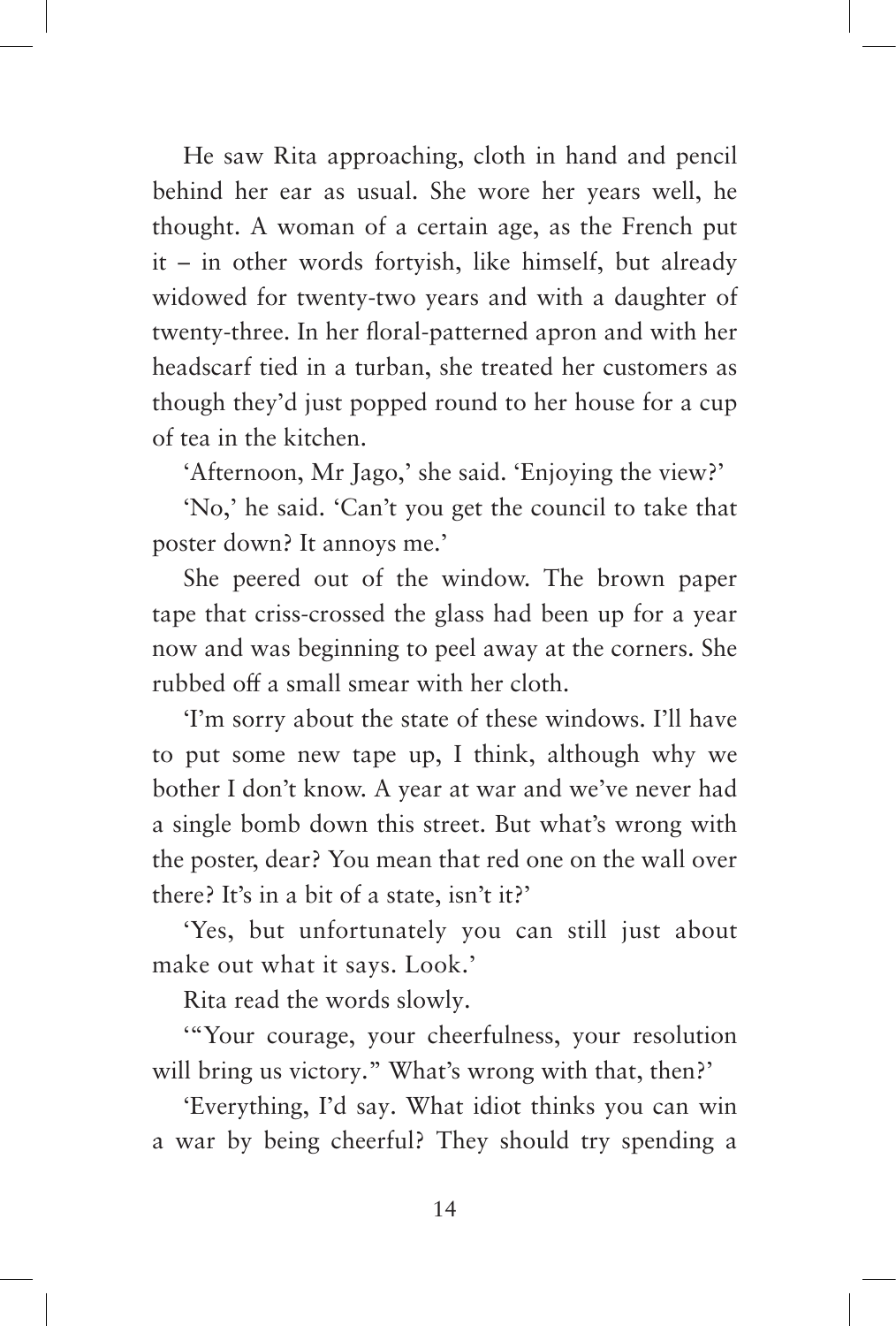few weeks in a trench up to their knees in mud, blood and rats like your Walter and I did. Then we'd see how cheerful they were. And look: every time it says "your" they've put a line under it. They might as well put one under "us", too, and make it absolutely clear: we're the rulers and you're the ruled. It's a wonder one of those communists from the docks hasn't crept out in the night with a pot of paint and done it for them. What do these Whitehall pen-pushers use for brains?'

'Not your favourite poster then, Mr Jago? Honestly, I'm surprised at you. Coming out with things like that, and you a servant of the Crown. If people hear you talking like that you'll have to arrest yourself.'

'Don't worry, Rita: for your ears only. I don't go round saying that sort of thing to everyone, but I know I can let off a bit of steam with you.'

'I'll go up the road to the town hall if you like and ask them to scrape it off the wall, tell them it's annoying my customers and ruining my trade.'

'To be honest, Rita, it wouldn't surprise me if West Ham Borough Council had left it there on purpose. Think about it: you've got the world's worst propaganda poster, dreamt up by Chamberlain and his Tory government, and a council controlled by Labour for twenty years. They probably left it there deliberately to make a political point.'

'I think you're reading too much into it. And in any case, the weather's nearly done it for you – it'll be falling off the wall soon.'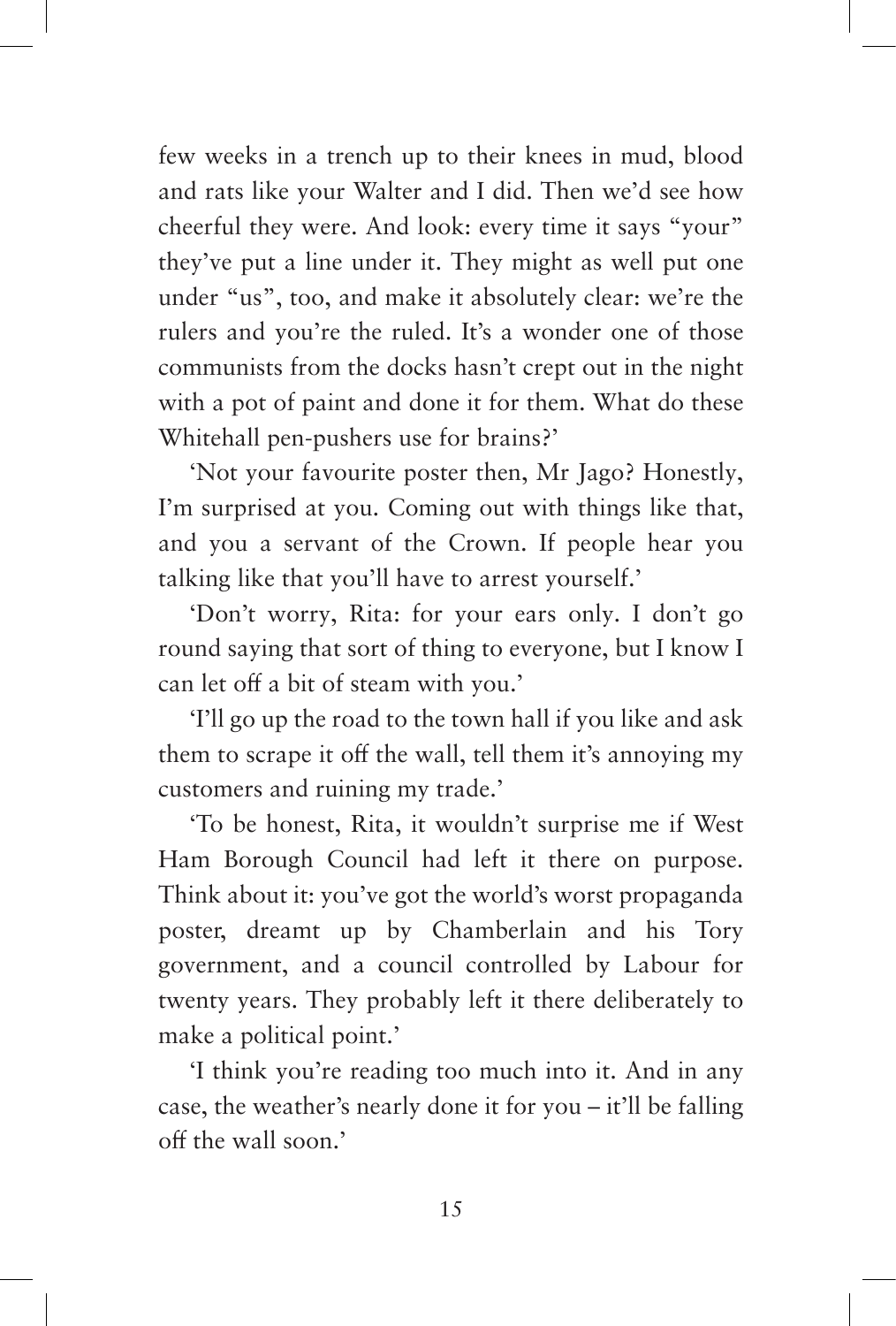She wiped the top of his table, then stood back and took a notepad from her apron pocket and the pencil from behind her ear.

'Now then, what can I get you? A spot of late lunch?'

'Just a pot of tea for two, please, and a couple of your delightful rock cakes. I'm waiting for my colleague to join me – he's just popped to the gents.'

'I'll bring the tea and cakes over when I see him come back. Is it the young man I saw you come in with? I don't think I've seen him in here before.'

'Yes, that's my assistant, Detective Constable Cradock. I'm taking him to the football this afternoon. Familiarising him with the local culture, you might say.'

'Well, you've got very good weather for it; I hope you win. This constable of yours, he looks a nice young man. Might suit my Emily. Is he spoken for?'

'Sorry, Rita, I have no idea – and if I had I wouldn't tell you.'

'I expect you miss your Sergeant Clark, don't you? He's back in the army, isn't he?'

'Yes, he was called up when war was declared, with all the other reserves. We're so short of manpower these days I can't get a detective sergeant to replace him, so I have to make do with a constable instead.'

'Same for me, dear,' said Rita. 'The last girl I had working here packed it in. Said she could get better money doing munitions work. Now I'm stuck with that Phyllis over there. Too slow to catch cold, if you ask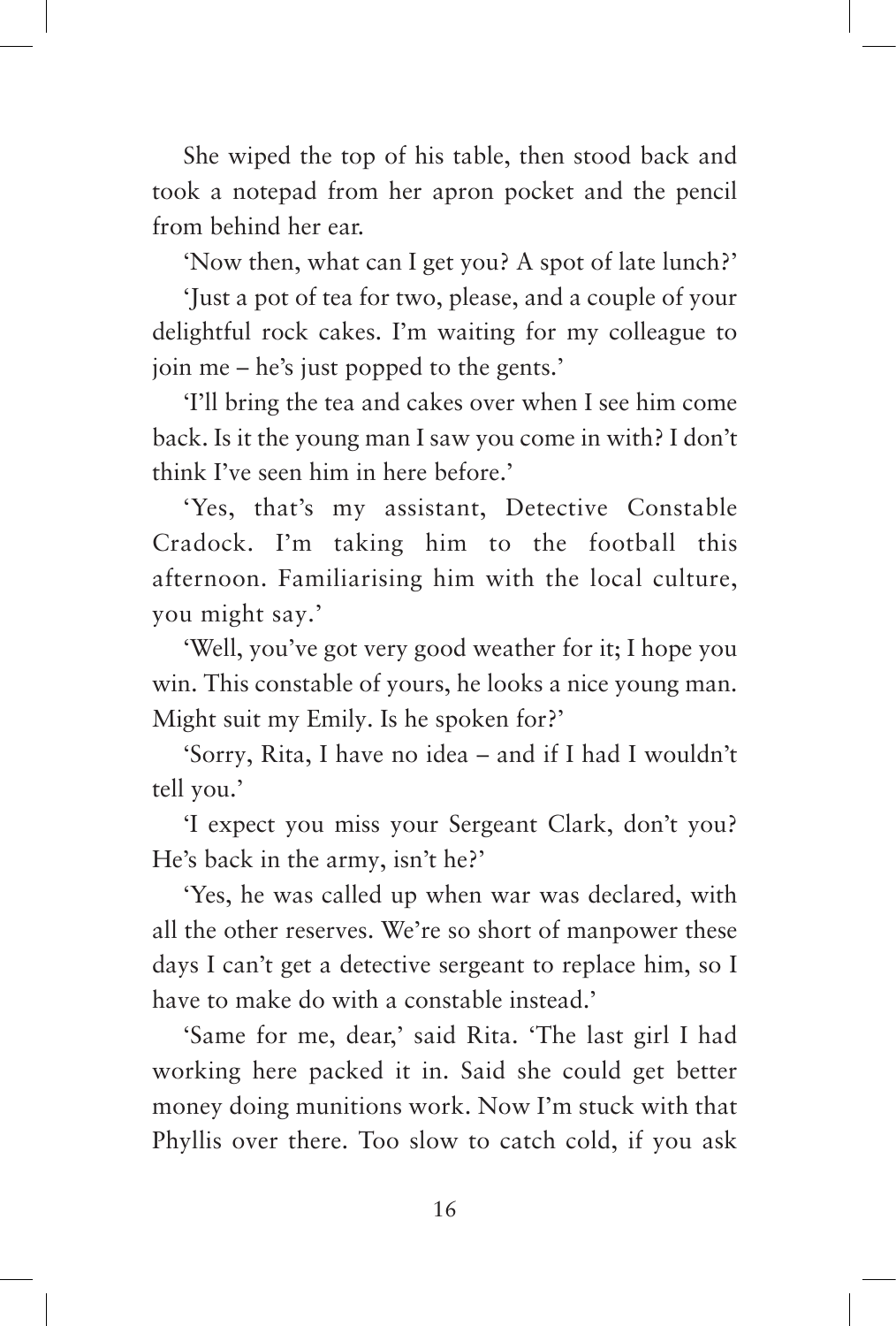me. Young people today don't know what hard work is, do they, Mr Jago?'

'It's not like it was when we were young, Rita, that's for sure. I look at Cradock sometimes and think I don't understand him. And it's not just a generation thing. It's the war: if you lived through it you see things differently, simple as that.'

'Too true,' said Rita with a sigh. 'Twenty-two years now since my Walter was killed, and it's with me every day. But to most people I'm just another war widow, and who wants to think about that? Present company excluded, of course: you've always been very understanding. Sometimes I think I should have gone away, lived somewhere else, started all over again, but somehow I never did. Don't know why.'

'Because people like you and me belong here, Rita, that's why.'

'I suppose so. No place like home, eh? Still, there's no point getting miserable, is there? That doesn't help anyone. Look, I've brought you the paper to look at while you're waiting. Yesterday's *Express*. I know you like to see it.'

She handed him that week's *Stratford Express* with a smile, then pointed at the wall behind him.

'Is that a new hat you've got there?'

'That's very observant of you, Rita. You should have been a detective.'

She laughed.

'Not me, dear. I'm not clever enough. It's just that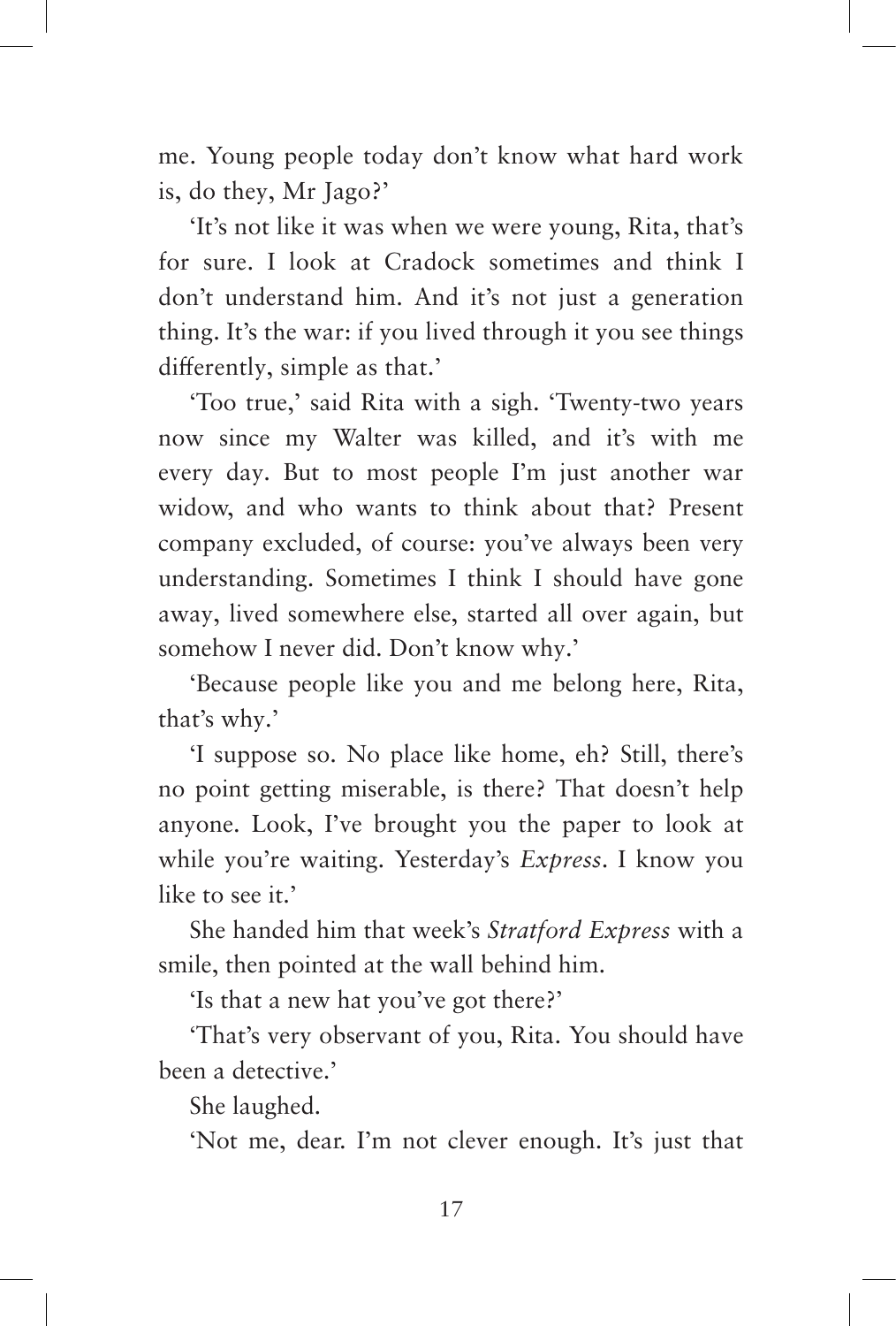you're always so nicely turned out, not like most of the men round here, so I notice what you're wearing.'

Jago took the hat down from the hook on the wall and smoothed it with his jacket sleeve.

'You're right. I got it last week. It's the first I've bought for five years, and I plan to wear it for the next five at least.'

The hat was a charcoal grey fedora with the brim snapped down at the front. He didn't like to think what the men at the station would say if they knew what he'd paid for it. Even a detective inspector's salary didn't give much room for self-indulgence. If he'd been a family man they might call it scandalous, but he had neither wife nor children, and his conscience was clear.

'Very nice too,' said Rita. 'You always look a proper gentleman.'

She set off back to the kitchen, and Jago replaced his hat on the hook. He was peckish, and Cradock had not yet appeared. *Get a move on, boy*, he thought: *I want my cup of tea*.

Most of the Saturday lunchers had gone by now, but the cafe was still busy. Rita had the wireless on as usual, and beneath the customers' chatter he could make out the mellow voice of Hutch, crooning that it would be a lovely day tomorrow. All part of the national drive for cheerfulness, no doubt, he thought. But on a day like this it was almost possible to believe it. A week into September already, and still unseasonably warm: real seaside weather. Not that anyone was allowed within miles of the coast any more.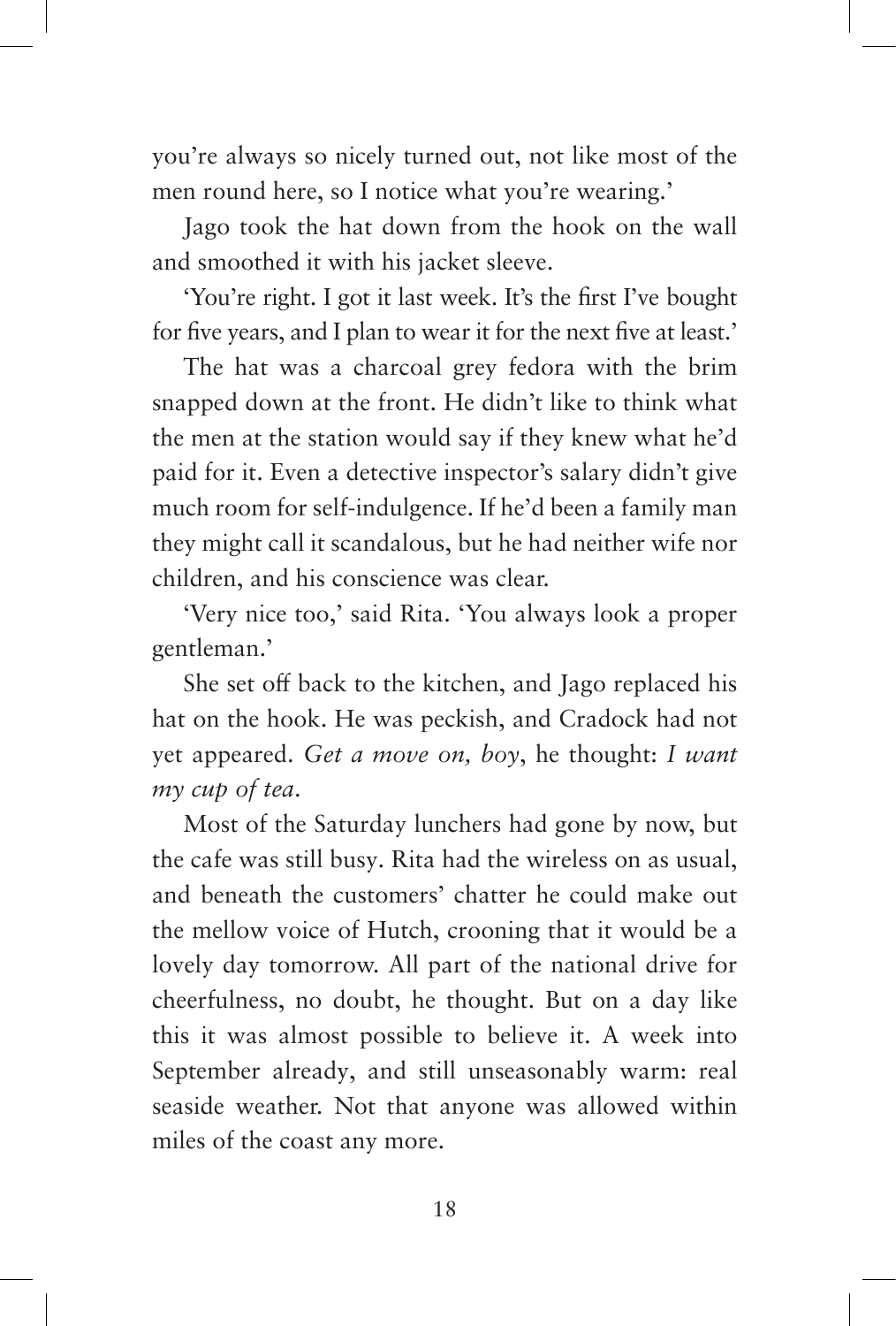Cradock came into view at last.

'Come along, lad, I'm starving,' said Jago. 'What were you doing in there? I thought you'd set up camp for the duration.'

'Sorry, guv'nor,' said Cradock.

'Well, sit down. Your tea's on its way.'

Moments later Rita arrived with their order and carefully set out the cups and saucers, teapot, and strainer on the table, followed by two large rock cakes, each on a white china plate.

'There you are, gentlemen,' she said. 'Give me a shout if there's anything else you need.'

She gave Jago a theatrical wink and departed. Jago saw the look of alarm on Cradock's face.

'Don't worry, she's only joking. Rita and I go back a long way.'

He poured the two cups of tea and pushed one across to Cradock, then spooned sugar into his own from the chipped glass bowl in the middle of the table. He'd cut down from two sugars to one in January, when the rationing came in – doing his bit for the war effort – but his first taste of the drink was still agreeably sweet. He smacked his lips and gave a satisfied sigh.

'So how's your cheerfulness today, Peter?' he said, with a sideways nod towards the window.

Cradock followed his gaze and spotted the offending slogan.

'Reckon I'd feel cheerful if I was in the poster business, sir,' he said. 'Whoever prints them must make a packet.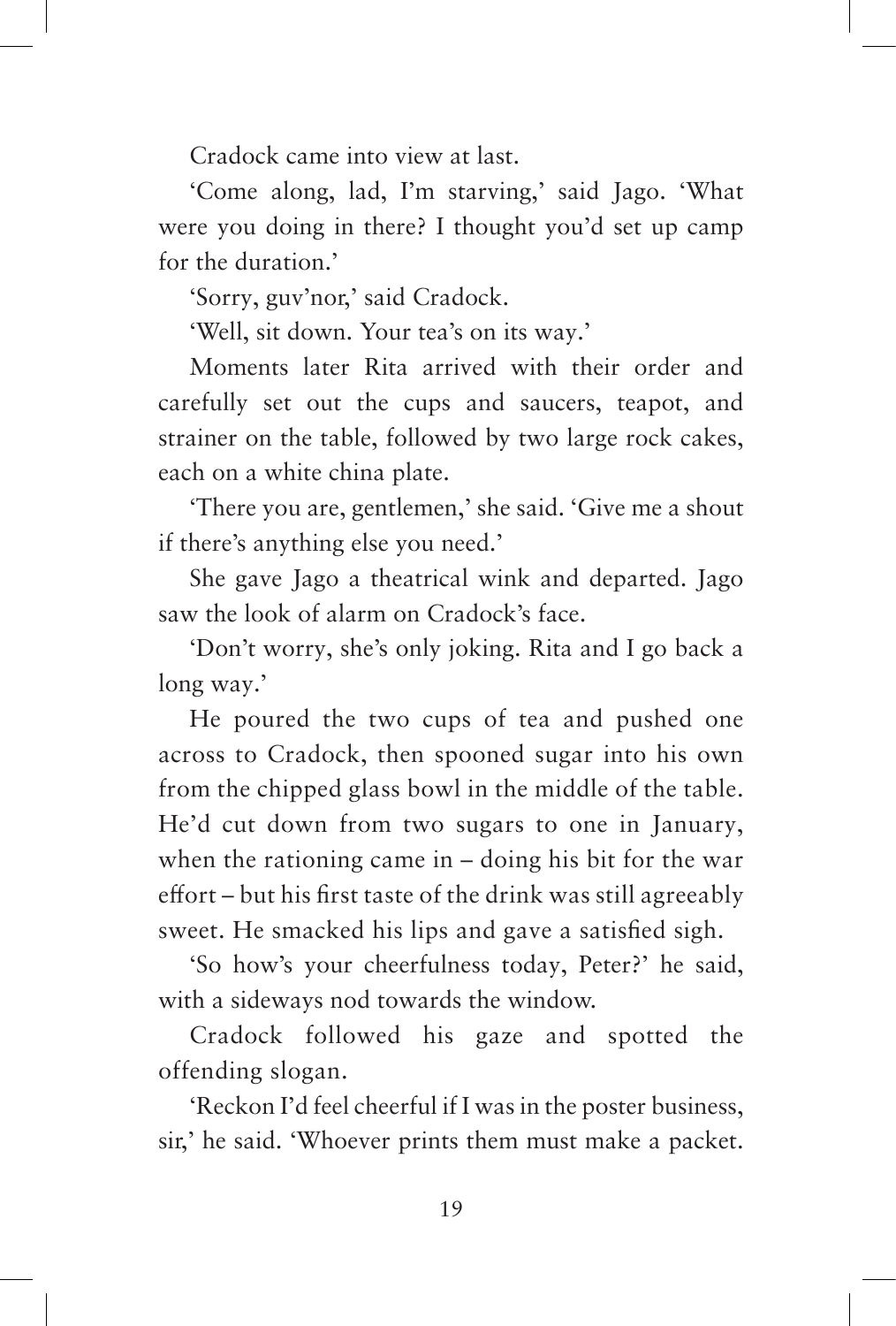There's always some who do in a war, though, isn't there? It's an ill wind that blows no one a silver lining.'

Jago inclined his head and stared into Cradock's face.

'And in English?'

'Sir?'

'Never mind: I got the gist.'

Cradock took a bite of his cake.

'You were right about these rock cakes, sir,' he said. 'Very tasty, very sweet.'

Jago rolled his eyes. 'Leave the catchphrases to the comedians,' he said. 'You're a police officer, not a music hall act. Do try to remember that. Too much time listening to the wireless, that's your trouble.'

Cradock seemed to be concentrating too hard on pushing cake into his mouth to notice what his boss was saying. Jago picked up the *Express* and studied the front page. A couple of minutes later he tutted and lowered the paper to address Cradock again.

'Have you seen what the local rag has to say about those air raids last weekend?'

Cradock shook his head, his mouth still full.

'They make it sound like an entertainment. Listen: "On Saturday and Monday afternoons many people had the thrilling experience of witnessing aerial combats in the district." Thrilling experience? They won't find it so entertaining if the Germans start bombing us properly. And here: it says, "An Anderson shelter in which five people were sheltering was blown to pieces." Very nicely put. What it means is that five people were blown to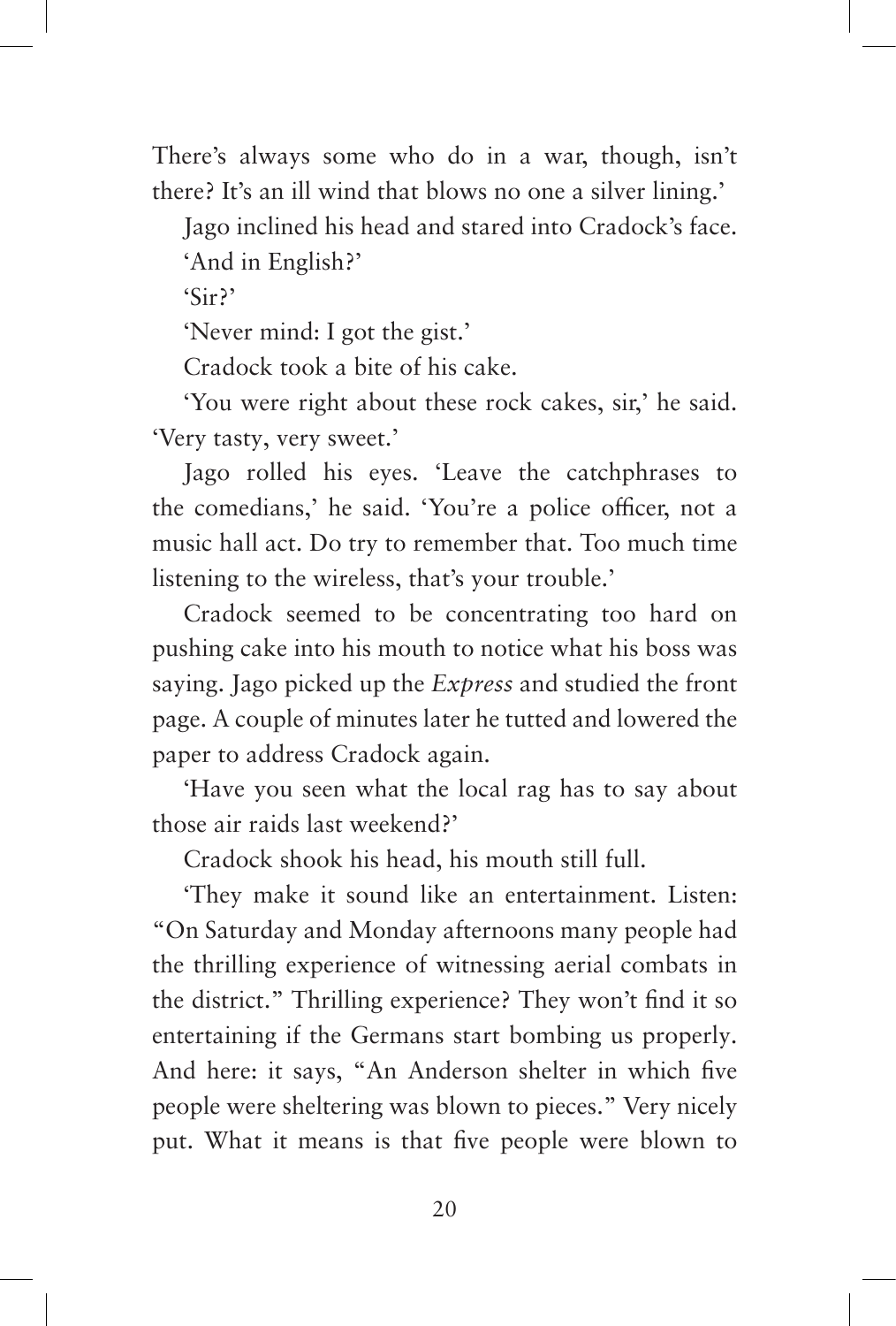pieces in their own back garden, but they don't say that. What are they going to say when it's five hundred people a night being blown to bits?'

'You don't think that'll really happen, do you, guv'nor?' said Cradock, trying to catch the crumbs that fell from his mouth as he spoke. 'I heard something on the news yesterday about Mr Churchill saying the air raids haven't been half as bad as expected and the sirens don't actually mean anyone's in real danger. Something like that, anyway.'

'So you think we're past the worst of it, do you?' said Jago.

'Well, I'm not sure, sir, but it sounds quite positive.'

'Yes,' said Jago, 'like that Ministry of Information advert they had in the papers. Do you remember it? "I keep a cool head, I take cover, and I remember the odds are thousands to one against my being hurt." So all we need to do is keep a cool head, and everything will be fine. And be cheerful, of course. It'll be some other poor soul who cops it, not me.'

He gave a contemptuous snort and leant closer across the table, lowering his voice.

'All I'm saying is I think things might get worse before they get better. Churchill may be right, the raids may not have been as bad as the government expected – I mean, before the war some people reckoned we'd have fifty thousand dead on the first day. But that doesn't mean they won't get worse in the future, especially now Hitler's only twenty miles away across the Channel.'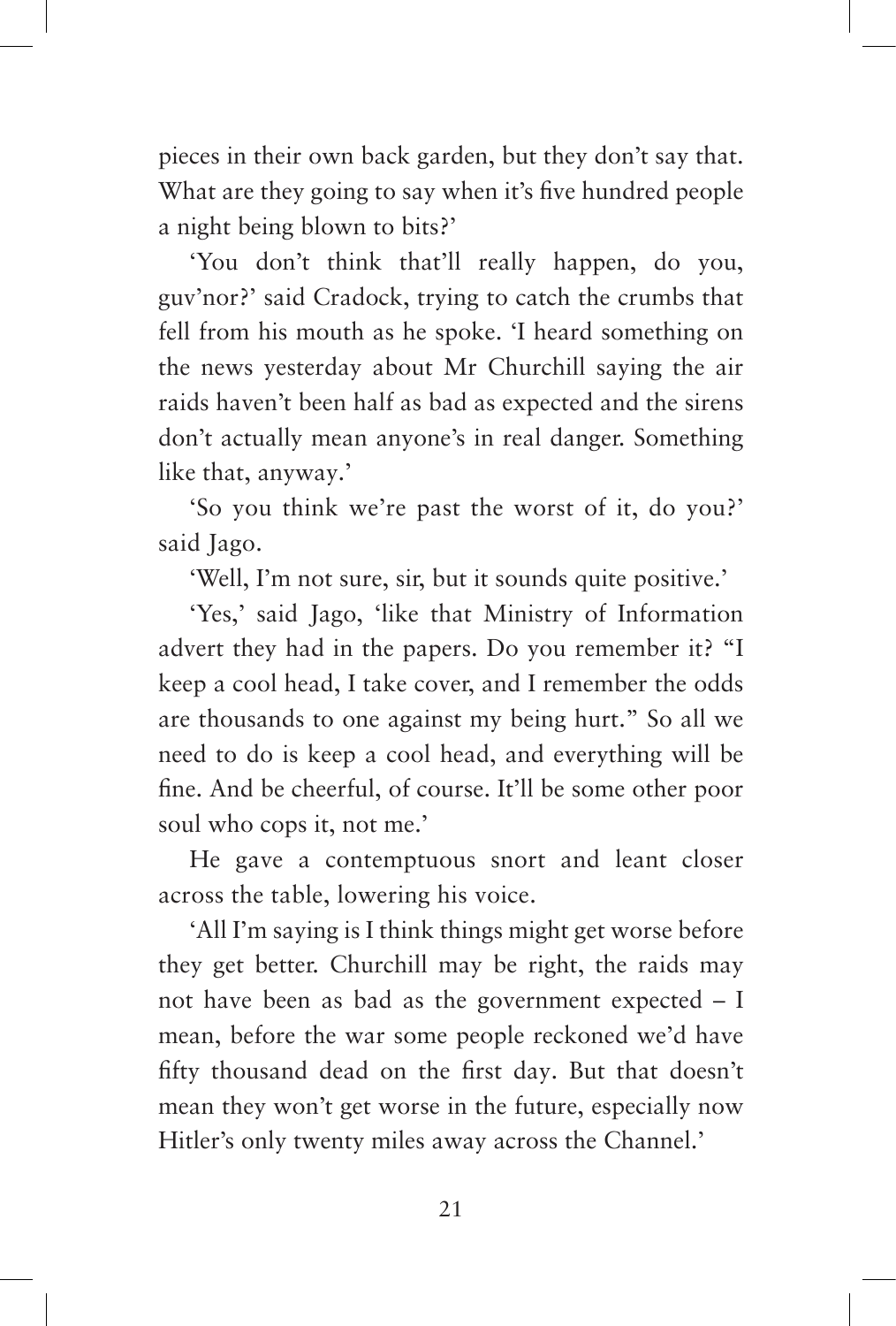'Well, best to look on the bright side, wouldn't you say, sir?'

'Oh, undoubtedly,' said Jago. 'Undoubtedly.'

He folded the *Express* and laid it on the table. It was hard work educating Cradock. The boy wasn't a patch on Clark, but then everyone had to start somewhere. He blew onto his tea to cool it and took a sip, gazing thoughtfully up at his new purchase on the wall.

Definitely a good investment, he thought. Being able to choose what he wore was still one of the best things about plain-clothes work. Two years in the army and then more as a PC on the beat was enough uniform for a lifetime, as far as he was concerned. It took a bit of effort, of course. A hat, for example, could either work for a man or against him. The fedora, he was sure, worked for him.

The same couldn't be said, he thought, of the man who caught his eye across Cradock's right shoulder. He was a broad-shouldered type, hunched in conversation over a table a few yards away. Jago only had a back view of him, but he could see that the man's hat, a trilby of sorts, was a very poor choice. Too narrow in the brim for his ears, the only effect it achieved was to draw attention to the way they stuck out on either side of his head. Like handles on a vase, thought Jago.

To compound the offence, the man was wearing his hat while sitting at a table and eating. Rita's might not be the Ritz, but even so, that sort of behaviour marked him out as someone with a severe deficiency in taste, or perhaps in upbringing. Jago began to watch him, and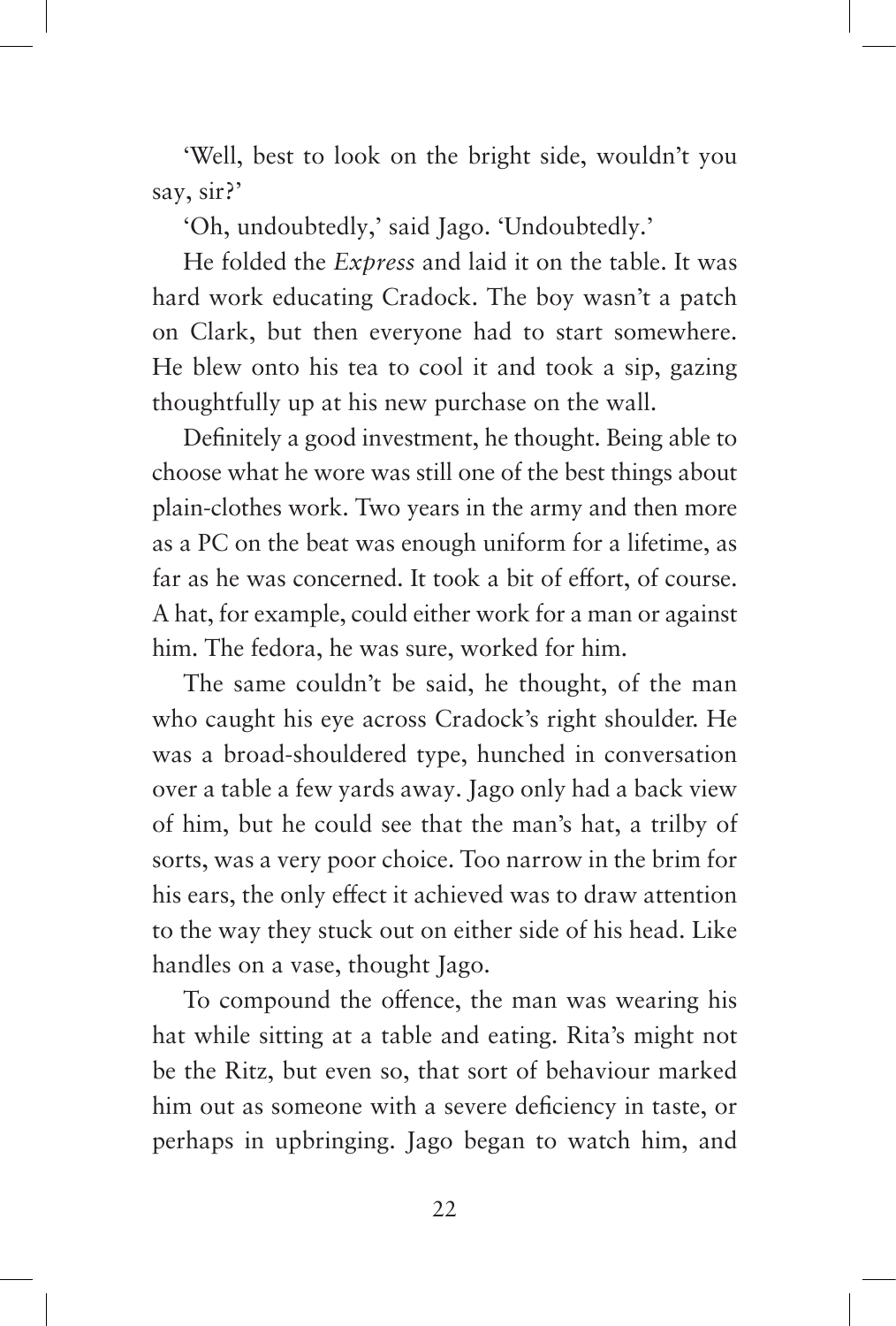noticed the aggressive gestures he was making towards the man sitting across the table from him. Whoever he was, the trilby man was no shrinking violet.

The other man presented a very different picture. He was facing Jago, so his expression was clearly visible. This one seemed to have better manners. He'd removed his cheap-looking black bowler, but he clutched it to his chest, both hands gripping the brim. It made him look as though he were praying, thought Jago. He was chubby, with blotched skin, and he looked uncomfortable in his very ordinary-looking dark suit and stiff collar. A junior bank clerk, perhaps, not far into his twenties. His face was that of a scared rabbit.

Cradock's voice cut through Jago's observations, curtailing them.

'What time's the kick-off, sir? For the football, I mean.'

Jago shifted his gaze from the two strangers back to Cradock.

'Quarter past three,' he said. 'No need to rush your tea. We'll be there in good time. The crowds are so small these days they probably won't start till we get there.'

Cradock looked relieved: he was still busy with his cake.

'And that reminds me, Peter. Here's another tip for you,' said Jago.

'Yes, sir? What's that?'

'It's this: always take the lady's seat, unless there's a lady with you.'

He was amused to see the puzzled look that crossed Cradock's broad face.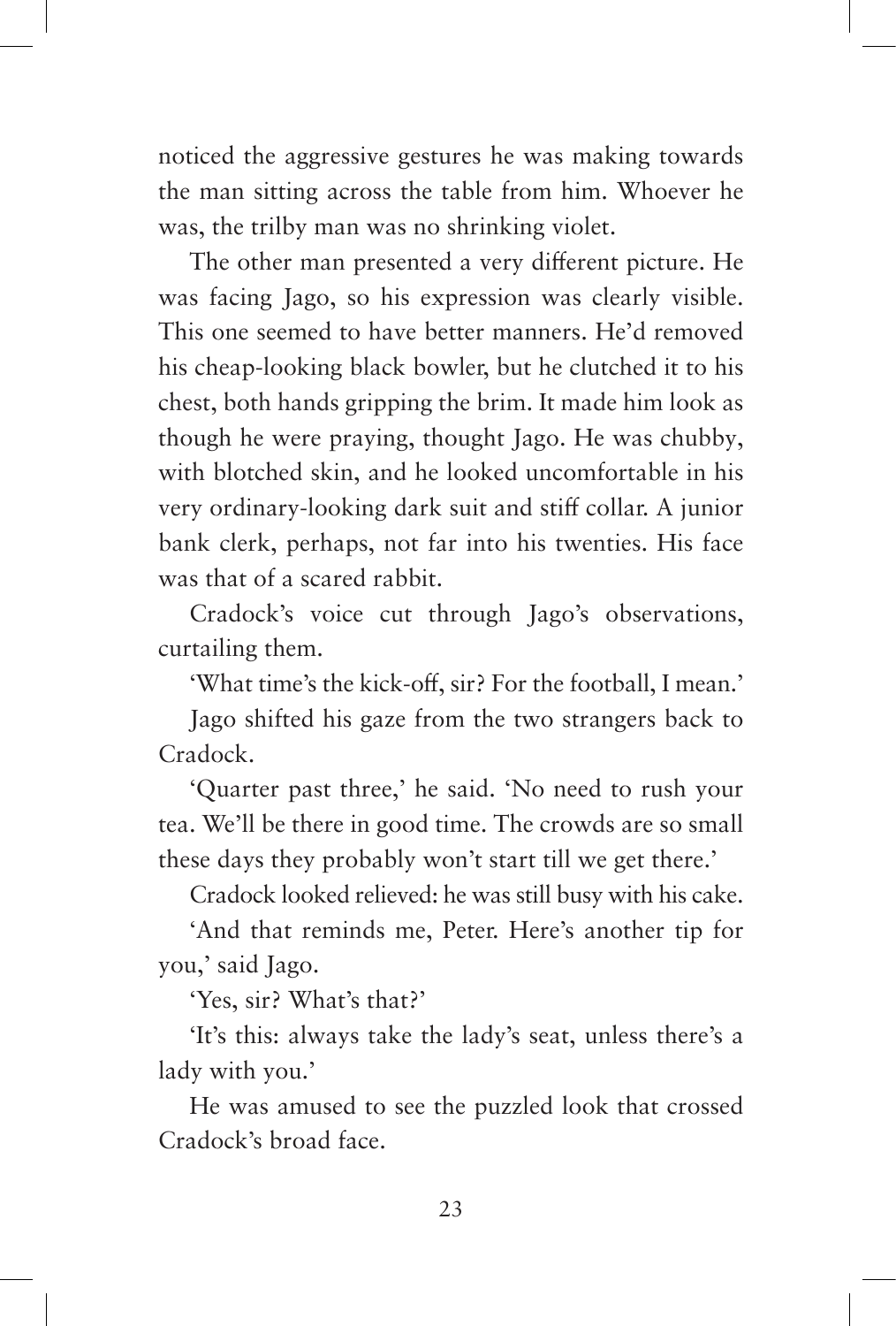'I'm not sure I follow you, guv'nor. You don't get seats at a football ground, not unless you own the club.' He thought for a moment. 'You don't get ladies either, for that matter.'

Jago gave him a patient smile. 'Not at the match: I mean here. It's something my father told me. If ever you take a lady out to dinner, give her the seat facing into the restaurant. Or the cafe, of course.'

'Why's that, sir?'

'To give her the view of the room. I think it's what he regarded as gentlemanly. Mind you, I don't think he ever had enough money to take ladies out to dinner, certainly not his wife. What I mean is, if you want to know what's going on in a place like this, take the lady's seat. That's how I know everything that's happening behind your back and you don't know anything.'

Cradock was about to turn round, but the inspector motioned him to stay put.

Jago was focused again on the timid rabbit-face, who now looked even more agitated. The trilby man was moving to rise from his chair. Jago did the same.

'Stay where you are; I'll be back in a moment,' he said to Cradock, and slid out from behind the table. He timed his move so that he crossed the man's path and brushed against his shoulder.

'Very sorry,' he said to the stranger. 'Wasn't looking where I was going.'

The man turned for a moment and uttered an indecipherable grunt that Jago took to be an